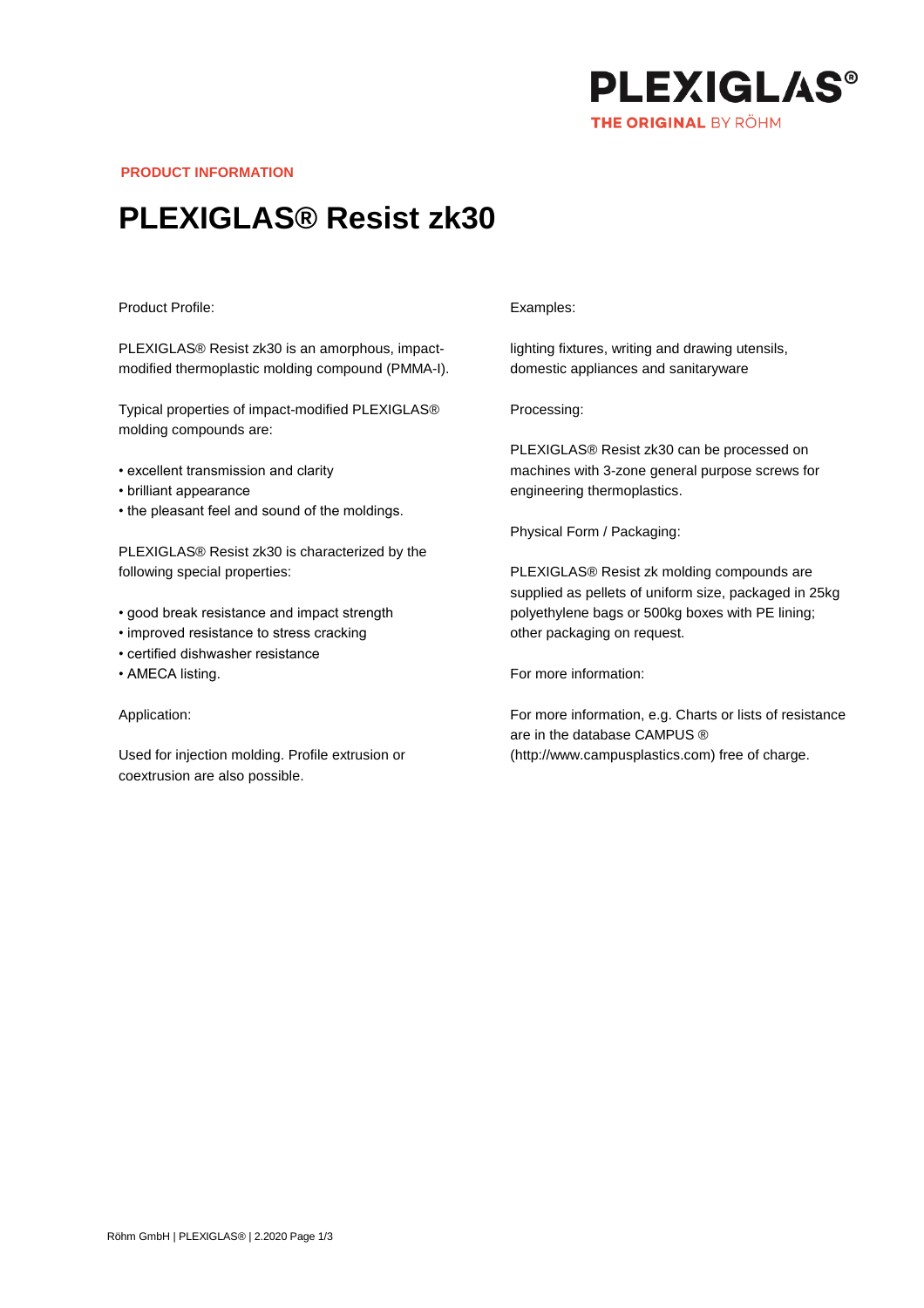## Properties:

|                                          | <b>Parameter</b>   | <b>Unit</b>            | <b>Standard</b>    | <b>PLEXIGLAS® Resist</b><br>zk30 |
|------------------------------------------|--------------------|------------------------|--------------------|----------------------------------|
| <b>Mechanical Properties</b>             |                    |                        |                    |                                  |
| <b>Tensile Modulus</b>                   | 1 mm/min           | MPa                    | <b>ISO 527</b>     | 2000                             |
| <b>Yield Stress</b>                      | 50 mm/min          | <b>MPa</b>             | <b>ISO 527</b>     | 51                               |
| <b>Yield Strain</b>                      | 50 mm/min          | %                      | <b>ISO 527</b>     | 4.5                              |
| Nominal Strain @ Break                   |                    | %                      | <b>ISO 527</b>     | 27                               |
| Charpy Impact Strength                   | $23^{\circ}$ C     | kJ/m <sup>2</sup>      | <b>ISO 179/1eU</b> | 55                               |
| <b>Thermal Properties</b>                |                    |                        |                    |                                  |
| Vicat Softening Temperature              | B/50               | °C                     | <b>ISO 306</b>     | 98                               |
| <b>Glass Transition Temperature</b>      |                    | °C                     | ISO 11357          | 114                              |
| Temp. of Deflection under Load           | 0.45 MPa           | °C                     | <b>ISO 75</b>      | 96                               |
| Temp. of Deflection under Load           | 1.8 MPa            | °C                     | <b>ISO 75</b>      | 91                               |
| Coeff. of Linear Therm. Expansion        | $0 - 50^{\circ}$ C | $E-5$ / $\mathrm{K}$   | ISO 11359          | 11                               |
| Flammability UL 94                       | $1.5 \text{ mm}$   | Class                  | IEC 60695-11-10    | <b>HB</b>                        |
| <b>Rheological Properties</b>            |                    |                        |                    |                                  |
| Melt Volume Rate, MVR                    | 230°C / 3.8kg      | cm <sup>3</sup> /10min | <b>ISO 1133</b>    | 1.4                              |
| <b>Optical Properties</b>                | $d=3$ mm           |                        |                    |                                  |
| Luminous transmittance                   | D65                | %                      | ISO 13468-2        | 90                               |
| Refractive Index                         | 589nm/23°C         |                        | <b>ISO 489</b>     | 1.49                             |
| <b>Other Properties</b>                  |                    |                        |                    |                                  |
| Density                                  |                    | g/cm <sup>3</sup>      | ISO 1183           | 1.15                             |
| <b>Humidity Absorption</b>               | 23°C / 50%         | $\%$                   | <b>ISO 62</b>      | 0.34                             |
| <b>Recommended Processing Conditions</b> |                    |                        |                    |                                  |
| <b>Predrying Temperature</b>             |                    | °C                     |                    | max. 88                          |
| Predrying Time in Desiccant-Type Drier   |                    | h                      |                    | $2 - 3$                          |
| Melt Temperature                         |                    | °C                     |                    | 230 - 240                        |
| Mold Temperature (Injection Molding)     |                    | °C                     |                    | $50 - 70$                        |

All listed technical data are typical values intended for your guidance. They are given without obligation and do not constitute a materials specification.